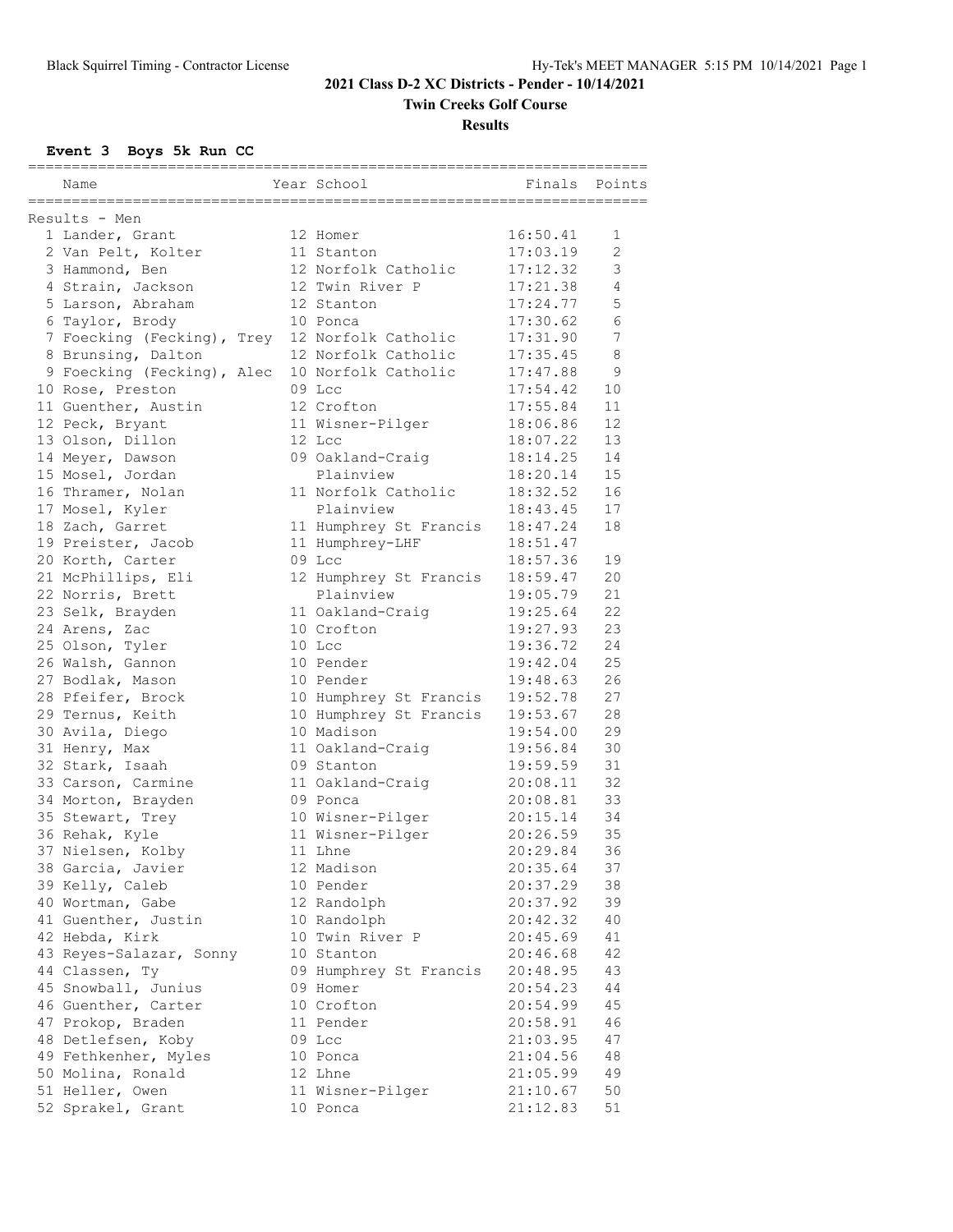# **Twin Creeks Golf Course**

#### **Results**

| Event 3 Boys 5k Run CC |                  |          |    |
|------------------------|------------------|----------|----|
| 53 Ladd, Noah          | 12 Twin River P  | 21:41.68 | 52 |
| 54 Johnson, Alex       | 12 Pender        | 21:48.52 | 53 |
| 55 Parker, Rylan       | 09 Homer         | 21:53.73 | 54 |
| 56 Ridriguez, David    | 09 Lhne          | 21:54.40 | 55 |
| 57 Sholes, Josiah      | 12 Stanton       | 22:02.06 | 56 |
| 58 Knapp, Roy          | 12 Crofton       | 22:07.24 | 57 |
| 59 Hofman, Ricardt     | 10 Oakland-Craig | 22:13.57 | 58 |
| 60 Jackson, Logan      | 10 Madison       | 22:17.22 | 59 |
| 61 Harder, Jake        | 10 Randolph      | 22:24.36 | 60 |
| 62 Shearer, Brayden    | 10 Randolph      | 22:27.27 | 61 |
| 63 Elm, Robert         | 09 Twin River P  | 22:29.89 | 62 |
| 64 Schieffer, Grant    | 09 Crofton       | 22:32.15 | 63 |
| 65 Blaser, Connor      | 10 Twin River P  | 22:33.38 | 64 |
| 66 Bramble, Gauge      | 11 Wisner-Pilger | 22:47.04 | 65 |
| 67 Knapp, Kenton       | 10 Madison       | 22:50.01 | 66 |
| 68 Kuehler, Zavier     | 11 Humphrey-LHF  | 22:56.21 |    |
| 69 Janssen, Austen     | 12 Ponca         | 23:27.56 | 67 |
| 70 Rasmussen, Ryan     | 10 Homer         | 24:24.91 | 68 |
| -- Kollars, Dawson     | 09 Homer         | DNF      |    |

### Team Scores

| Rank Team             | ========== | Total | $\mathbf{1}$      | 2  | $\mathcal{R}$ |    | $\star$ 4 $\star$ 5 | $*6$ | $*7$ | $*8$ | $*9$ |
|-----------------------|------------|-------|-------------------|----|---------------|----|---------------------|------|------|------|------|
| Results - Men         |            |       |                   |    |               |    |                     |      |      |      |      |
| 1 Norfolk Catholic    |            | 18    | 3                 | 7  | 8             | 9  | 16                  |      |      |      |      |
| Total Time:           | 52:19.67   |       |                   |    |               |    |                     |      |      |      |      |
| Average:              | 17:26.56   |       |                   |    |               |    |                     |      |      |      |      |
| 2 Stanton             |            | 38    | $\overline{2}$    | 5  | 31            | 42 | 56                  |      |      |      |      |
| Total Time:           | 54:27.55   |       |                   |    |               |    |                     |      |      |      |      |
| Average:              | 18:09.19   |       |                   |    |               |    |                     |      |      |      |      |
| 3 Lcc                 |            | 42    | 10                | 13 | 19            | 24 | 47                  |      |      |      |      |
| Total Time: 54:59.00  |            |       |                   |    |               |    |                     |      |      |      |      |
| Average:              | 18:19.67   |       |                   |    |               |    |                     |      |      |      |      |
| 4 Plainview           |            | 53    | 15                | 17 | 21            |    |                     |      |      |      |      |
| Total Time: 56:09.38  |            |       |                   |    |               |    |                     |      |      |      |      |
| Average:              | 18:43.13   |       |                   |    |               |    |                     |      |      |      |      |
| 5 Humphrey St Francis |            | 65    | 18                | 20 | 27            | 28 | 43                  |      |      |      |      |
| Total Time:           | 57:39.49   |       |                   |    |               |    |                     |      |      |      |      |
| Average:              | 19:13.17   |       |                   |    |               |    |                     |      |      |      |      |
| 6 Oakland-Craig       |            | 66    | 14                | 22 | 30            | 32 | 58                  |      |      |      |      |
| Total Time: 57:36.73  |            |       |                   |    |               |    |                     |      |      |      |      |
| Average:              | 19:12.25   |       |                   |    |               |    |                     |      |      |      |      |
| 7 Crofton             |            | 79    | 11                | 23 | 45            | 57 | 63                  |      |      |      |      |
| Total Time: 58:18.76  |            |       |                   |    |               |    |                     |      |      |      |      |
| Average:              | 19:26.26   |       |                   |    |               |    |                     |      |      |      |      |
| 8 Wisner-Pilger       |            | 81    | $12 \overline{ }$ | 34 | 35            | 50 | 65                  |      |      |      |      |
| Total Time:           | 58:48.59   |       |                   |    |               |    |                     |      |      |      |      |
| Average:              | 19:36.20   |       |                   |    |               |    |                     |      |      |      |      |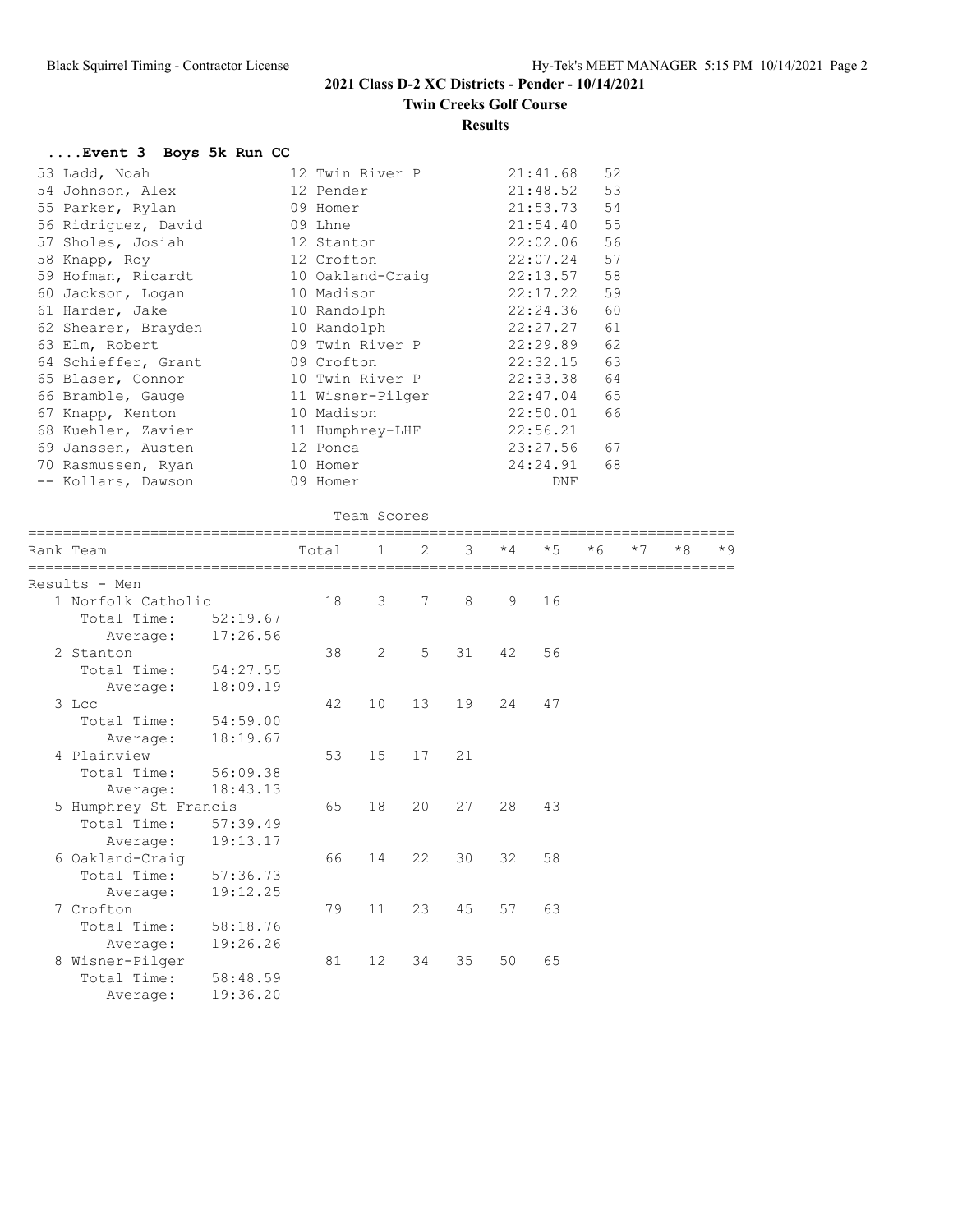**Twin Creeks Golf Course**

**Results**

| Event 3  Boys 5k Run CC   |     |              |    |    |    |    |
|---------------------------|-----|--------------|----|----|----|----|
| 9 Ponca                   | 87  | 6            | 33 | 48 | 51 | 67 |
| 58:43.99<br>Total Time:   |     |              |    |    |    |    |
| 19:34.67<br>Average:      |     |              |    |    |    |    |
| 10 Pender                 | 89  | 25           | 26 | 38 | 46 | 53 |
| 1:00:07.96<br>Total Time: |     |              |    |    |    |    |
| 20:02.66<br>Average:      |     |              |    |    |    |    |
| 11 Twin River Public Sc   | 97  | 4            | 41 | 52 | 62 | 64 |
| 59:48.75<br>Total Time:   |     |              |    |    |    |    |
| 19:56.25<br>Average:      |     |              |    |    |    |    |
| 12 Homer                  | 99  | $\mathbf{1}$ | 44 | 54 | 68 |    |
| 59:38.37<br>Total Time:   |     |              |    |    |    |    |
| 19:52.79<br>Average:      |     |              |    |    |    |    |
| 13 Madison                | 125 | 29           | 37 | 59 | 66 |    |
| Total Time:<br>1:02:46.86 |     |              |    |    |    |    |
| 20:55.62<br>Average:      |     |              |    |    |    |    |
| 14 Randolph               | 139 | 39           | 40 | 60 | 61 |    |
| 1:03:44.60<br>Total Time: |     |              |    |    |    |    |
| 21:14.87<br>Average:      |     |              |    |    |    |    |
| 15 Lhne                   | 140 | 36           | 49 | 55 |    |    |
| 1:03:30.23<br>Total Time: |     |              |    |    |    |    |
| 21:10.08<br>Average:      |     |              |    |    |    |    |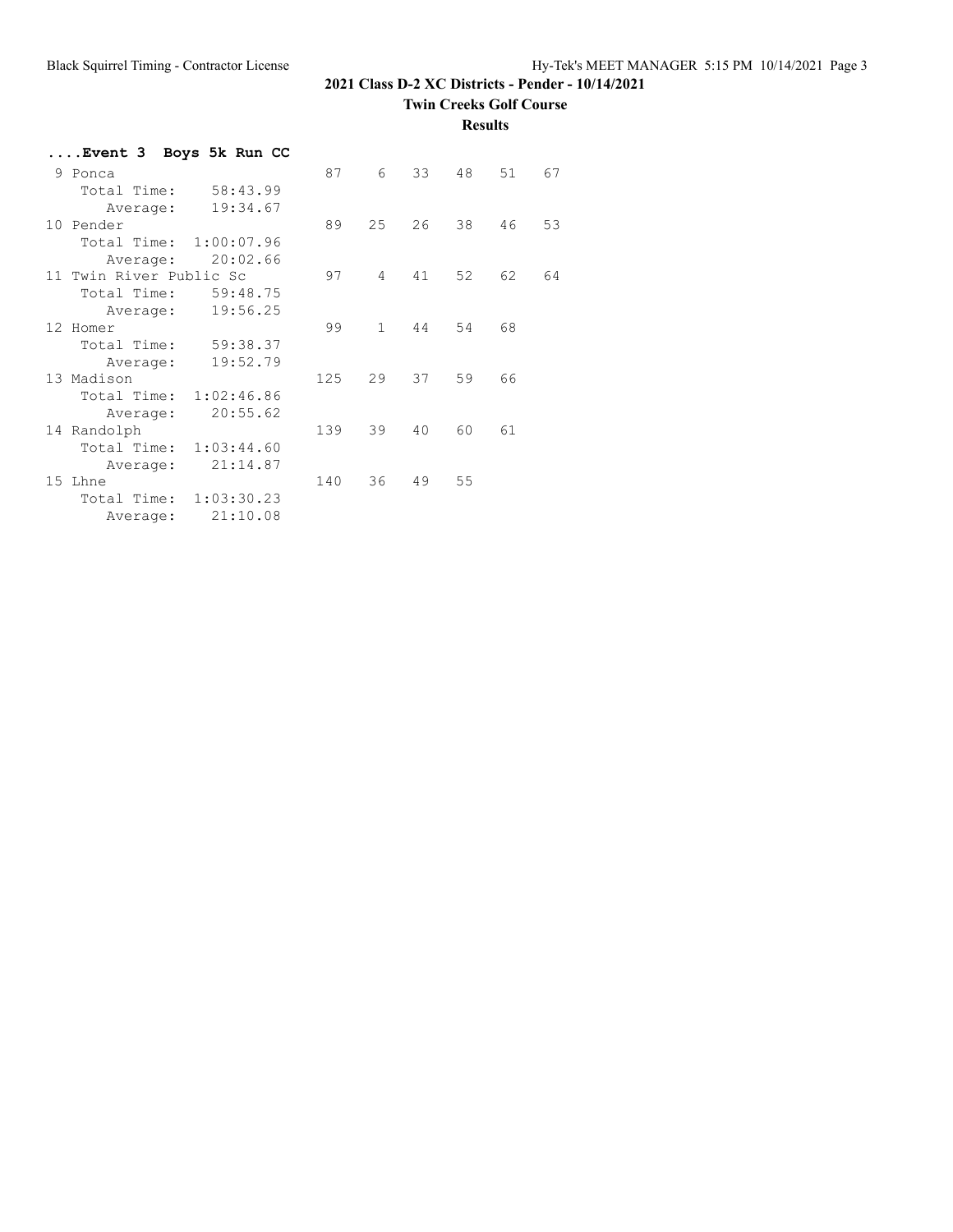### **Twin Creeks Golf Course**

#### **Results**

**Event 2 Girls 5k Run CC**

| Name                   | Year School         |              |   |   |      | Finals   | Points |      |      |  |
|------------------------|---------------------|--------------|---|---|------|----------|--------|------|------|--|
| Results - Women        |                     |              |   |   |      |          |        |      |      |  |
| 1 Arens, Jordyn        | 10 Crofton          |              |   |   |      | 19:02.46 | 1      |      |      |  |
| 2 Nelson, Chaney       | 11 Oakland-Craig    |              |   |   |      | 20:12.95 | 2      |      |      |  |
| 3 Morris, Kairece      | 09 Pender           |              |   |   |      | 20:36.05 |        |      |      |  |
| 4 Arens, Rylie         | 09 Crofton          |              |   |   |      | 20:43.99 | 3      |      |      |  |
| 5 Rasmussen, Alea      | 10 Wisner-Pilger    |              |   |   |      | 21:32.13 | 4      |      |      |  |
| 6 Kann, CC             | 11 Norfolk Catholic |              |   |   |      | 21:38.55 | 5      |      |      |  |
| 7 Bodlak, Alexis       | 12 Pender           |              |   |   |      | 22:01.29 |        |      |      |  |
| 8 Altwine, Kiera       | 12 Crofton          |              |   |   |      | 22:08.70 | 6      |      |      |  |
| 9 Albrecht, Ali        | 09 Homer            |              |   |   |      | 22:17.23 | 7      |      |      |  |
| 10 Wortmann, Elizabeth | 10 Crofton          |              |   |   |      | 22:24.47 | 8      |      |      |  |
| 11 Mckie, Madison      | 10 Stanton          |              |   |   |      | 22:42.70 |        |      |      |  |
| 12 Gaarder, Tori       | 11 Homer            |              |   |   |      | 22:47.77 | 9      |      |      |  |
| 13 Hassler, Allie      | 10 Wisner-Pilger    |              |   |   |      | 22:56.55 | 10     |      |      |  |
| 14 Magnusson, Ellen    | 12 Oakland-Craig    |              |   |   |      | 23:30.72 | 11     |      |      |  |
| 15 Brandl, Christina   | 10 Humphrey-LHF     |              |   |   |      | 23:56.21 |        |      |      |  |
| 16 Svoboda, Kayla      | 12 Wisner-Pilger    |              |   |   |      | 24:34.60 | 12     |      |      |  |
| 17 Enstrom, Madison    | 09 Oakland-Craig    |              |   |   |      | 24:44.89 | 13     |      |      |  |
| 18 Aschoff, Jordan     | 10 Norfolk Catholic |              |   |   |      | 24:46.14 | 14     |      |      |  |
| 19 Elsea, Hannah       | 12 Homer            |              |   |   |      | 25:15.33 | 15     |      |      |  |
| 20 Liermann, Skye      | 12 Wisner-Pilger    |              |   |   |      | 25:58.96 | 16     |      |      |  |
| 21 Ahrens, Brennan     | 09 Oakland-Craig    |              |   |   |      | 26:06.73 | 17     |      |      |  |
| 22 Modlin, Raegan      | 12 Homer            |              |   |   |      | 26:15.53 | 18     |      |      |  |
| 23 Prewitt, Roni       | Plainview           |              |   |   |      | 26:47.70 |        |      |      |  |
| 24 Taylor, Kyla        | 12 Wisner-Pilger    |              |   |   |      | 26:54.78 | 19     |      |      |  |
| 25 Webster, Charli     | 11 Oakland-Craig    |              |   |   |      | 27:37.22 | 20     |      |      |  |
| 26 Pendergast, Heather | Plainview           |              |   |   |      | 27:49.87 |        |      |      |  |
| 27 Tramp, Ashley       | 12 Crofton          |              |   |   |      | 27:53.57 | 21     |      |      |  |
| 28 Atanacio, Mariana   | 11 Madison          |              |   |   |      | 28:06.68 |        |      |      |  |
| 29 Headley, Miranda    | 09 Norfolk Catholic |              |   |   |      | 28:09.36 | 22     |      |      |  |
| 30 Hogrefe, Esther     | 09 Stanton          |              |   |   |      | 28:47.92 |        |      |      |  |
| 31 Kock, Gabriella     | 10 Lcc              |              |   |   |      | 29:48.69 |        |      |      |  |
|                        |                     | Team Scores  |   |   |      |          |        |      |      |  |
| Rank Team              | Total               | $\mathbf{1}$ | 2 | 3 | $*4$ | $*5$     | $*6$   | $*7$ | $*8$ |  |

| Results - Women        |          |  |                  |  |  |  |
|------------------------|----------|--|------------------|--|--|--|
| 1 Crofton              |          |  | 10 1 3 6 8 21    |  |  |  |
| Total Time: 1:01:55.15 |          |  |                  |  |  |  |
| Average: 20:38.39      |          |  |                  |  |  |  |
| 2 Wisner-Pilger        |          |  | 26 4 10 12 16 19 |  |  |  |
| Total Time: 1:09:03.28 |          |  |                  |  |  |  |
| Average: 23:01.10      |          |  |                  |  |  |  |
| 3 Oakland-Craiq        |          |  | 26 2 11 13 17 20 |  |  |  |
| Total Time: 1:08:28.56 |          |  |                  |  |  |  |
| Average:               | 22:49.52 |  |                  |  |  |  |